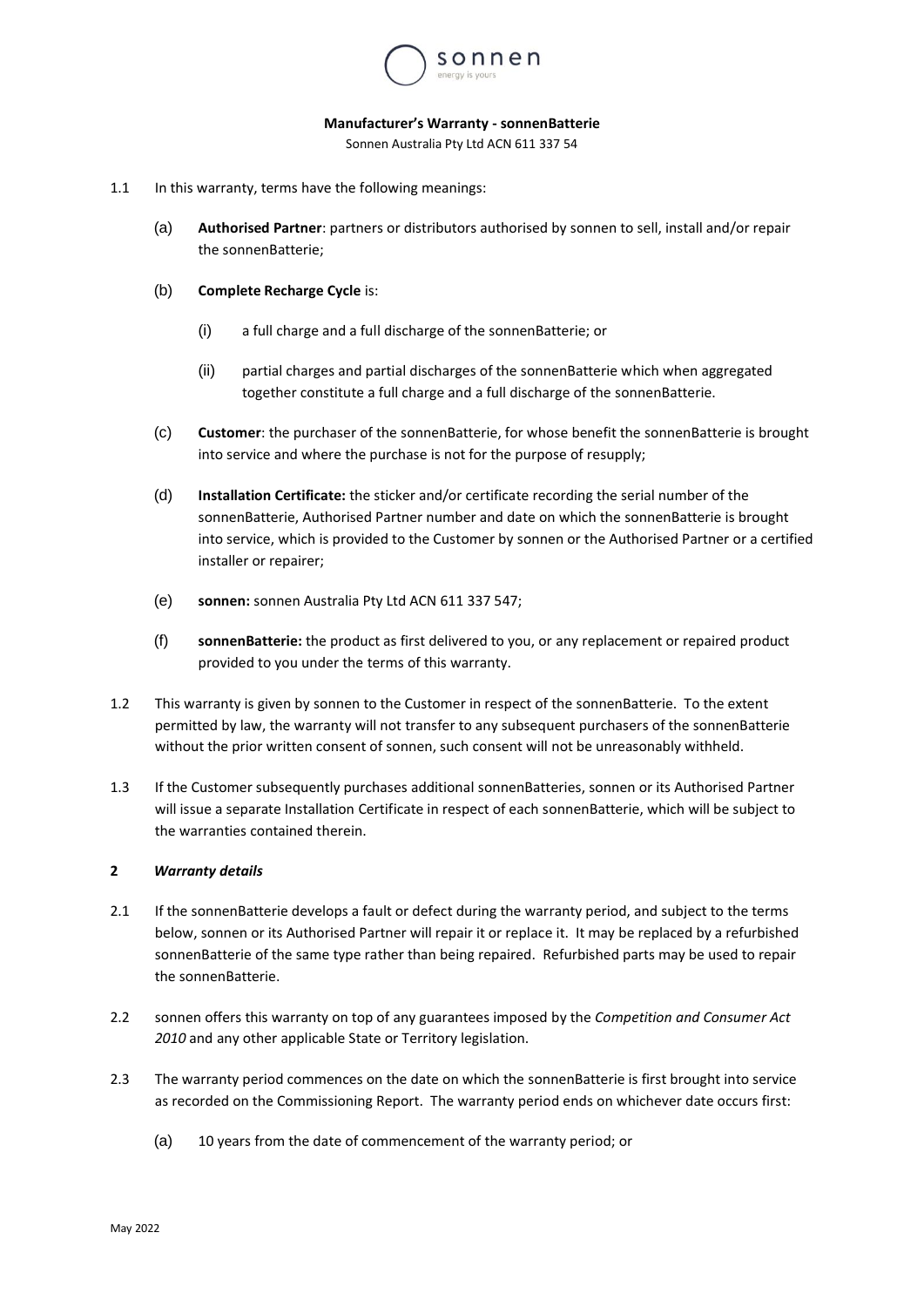

- (b) 10,000 Complete Recharge Cycles of the sonnenBatterie.
- 2.4 The warranty does not cover:
	- (a) any sonnenBatterie where:
		- (i) the lead-sealing of the battery has been damaged;
		- (ii) it has not been installed or repaired by sonnen or an installer or repairer certified by sonnen, as recorded on the Installation Certificate;
		- (iii) it has been used or maintained other than in accordance with the sonnenBatterie's operating instructions or as set out in the technical data specification sheet provided with the sonnenBatterie;
		- (iv) regular examinations of the ordinary connection to the electricity network have not been carried out in accordance with sonnen's instructions; or
		- (v) it has been used with spare parts and accessories which do not comply with the original specifications issued by sonnen;
	- (b) negligence on the Customer's part;
	- (c) normal wear and tear;
	- (d) damages caused by events beyond sonnen's reasonable control, including but not limited to flood, fire, theft, lightening, earthquake or extreme hot or cold weather;
	- (e) faults or defects caused by third parties, including work done by unauthorised service or repair agents;
	- (f) damages caused by excess voltage from the electrical supply and/or power network to which the sonnenBatterie is connected;
	- (g) any incidental or consequential damages, loss of profits, loss of data or any other indirect damages;
	- (h) any costs or expenses incurred by the Customer for the procurement of substitute equipment or services; or
	- (i) any transport or travel costs incurred by the Customer in excess of \$200.
- 2.5 The performance of the sonnenBatterie is reliant on routine software updates that sonnen provides remotely through the internet periodically. If the sonnenBatterie is not connected to the internet, or software updates are not performed, sonnen does not warrant that the sonnenBatterie will be free from defects or faults. sonnen recommends that the Customer does not disconnect the sonnenBatterie from the internet for any extended periods of time.

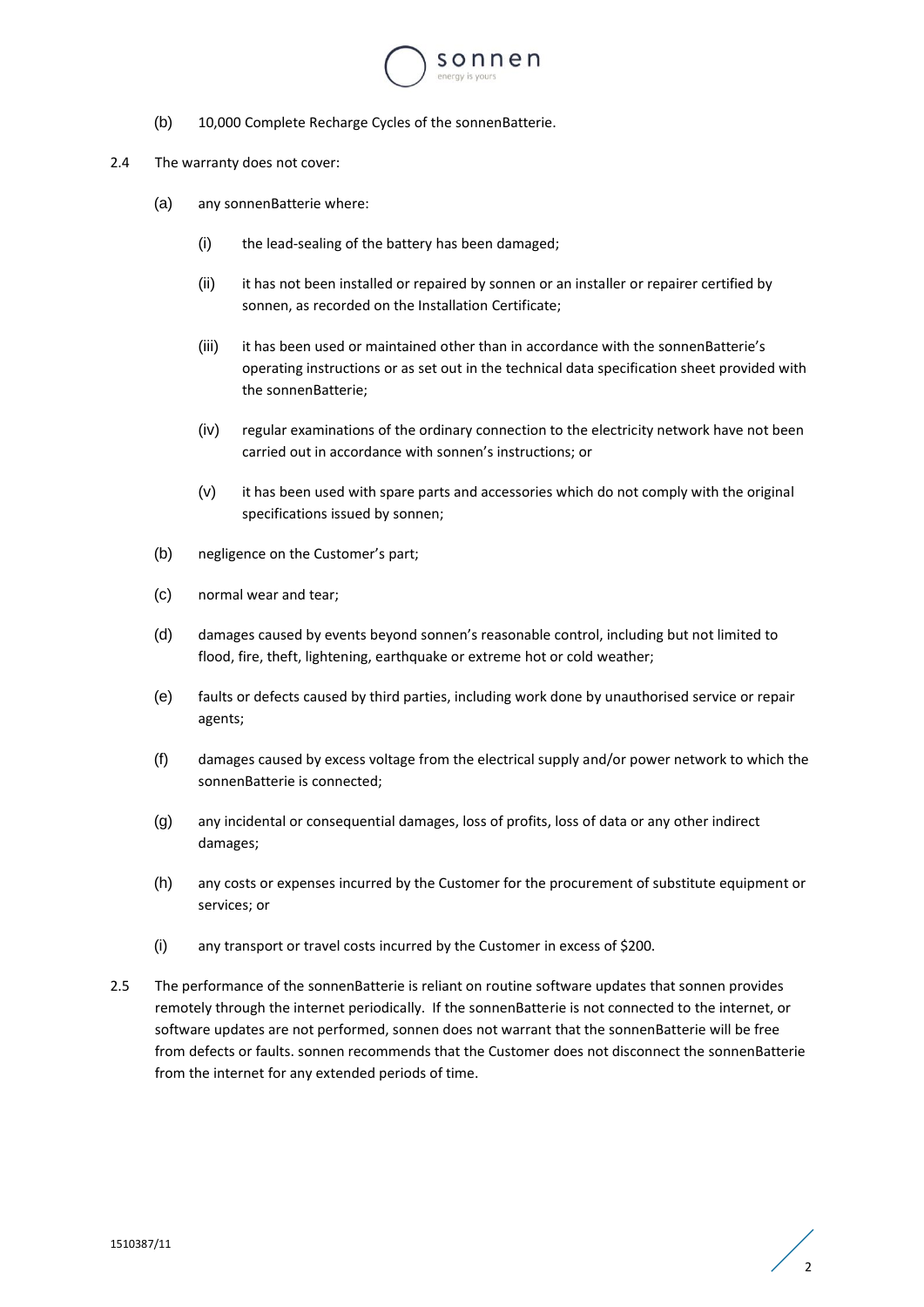

2.6 Under normal usage the capacity of the sonnenBatterie is expected to reduce over time. sonnen warrants that during the warranty period the capacity of the sonnenBatterie will not fall below 80% of the nominal capacity stated on the technical data specification sheet provided with the sonnenBatterie.

## **3** *Making a warranty claim*

- 3.1 Warranty claims must be made:
	- (a) within 6 months after the date on which the Customer became aware of the fault or defect, or after which the fault or defect became reasonably apparent; and
	- (b) by no later than 3 months after the expiration of the warranty period.
- 3.2 To make a claim the Customer should first contact their Authorised Partner.
- 3.3 The Customer will then need to provide to the Authorised Partner the details in clause [6](#page-3-0) below.
- 3.4 The warranty claim may be dealt with by sonnen or its Authorised Partner, as follows:
	- (a) accessing the sonnenBatterie through remote access in order to assess the warranty claim, and perform any repairs or updates to its software; and/or
	- (b) replacing or otherwise repairing the sonnenBatterie in accordance with claus[e 3.6.](#page-2-0)
- 3.5 The decision whether to repair or replace the sonnenBatterie is at sonnen's sole discretion unless there is a 'major failure' as defined in the Australian Consumer Law.
- <span id="page-2-0"></span>3.6 Any physical repairs, replacement or collection of the sonnenBatterie will be performed by sonnen or its Authorised Partner as follows:
	- (a) The repair, replacement or collection will be carried out from the place at which the sonnenBatterie was first delivered.
	- (b) If the claim is covered sonnen will deliver any repaired or replaced sonnenBatterie back to the Customer.
	- (c) If the claim is not covered sonnen will deliver the sonnenBatterie back to the Customer.
- 3.7 If the claim is not covered, the Customer will be responsible for any transport, travel and labour costs incurred in dealing with the claim.
- 3.8 If the claim is covered, sonnen will be responsible for any transport, travel and labour costs to a maximum amount of \$200.